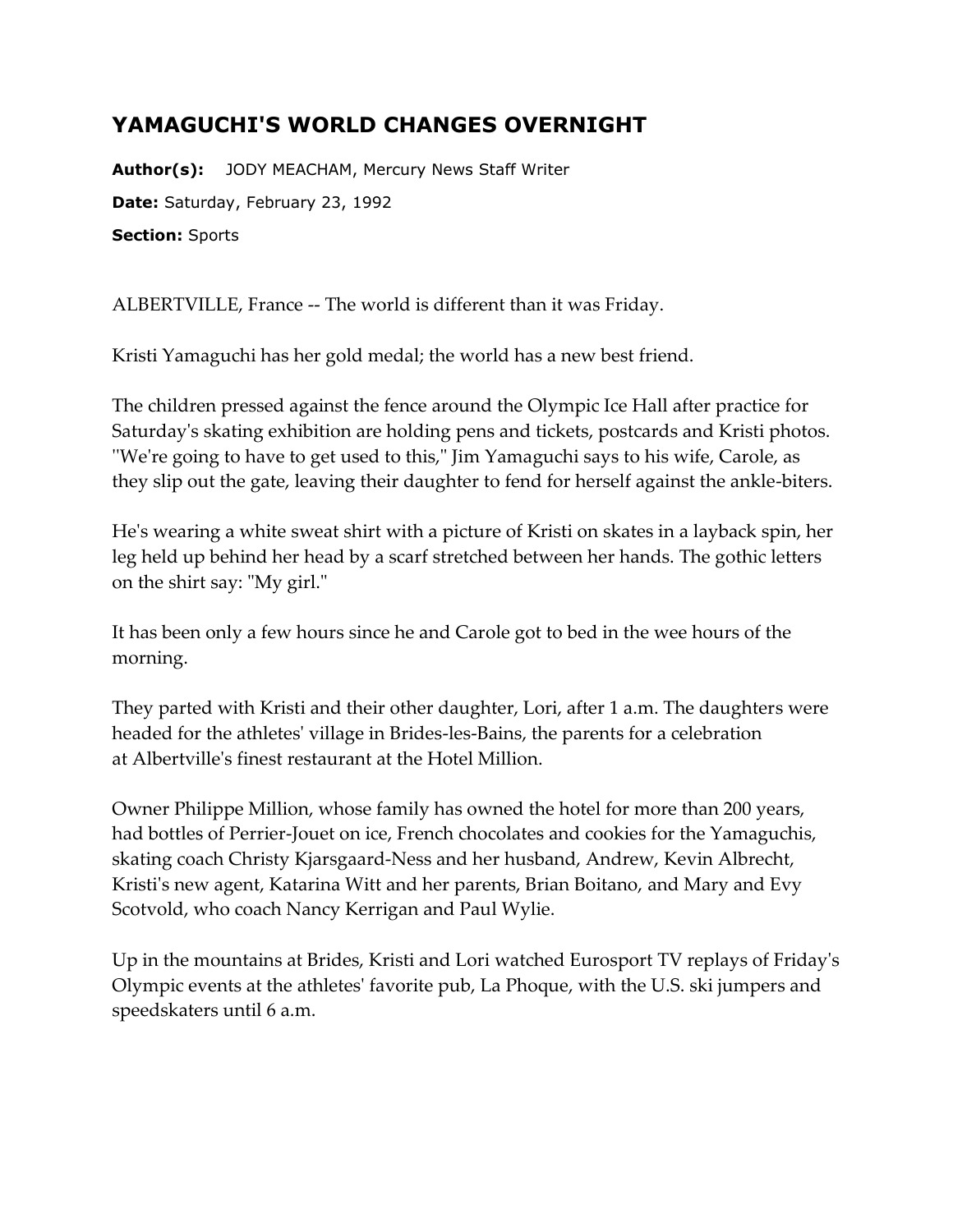Her medal, a gold-rimmed disc of Lalique crystal with the five rings and the inscription "Les XVIes Jeux Olympiques d'Hiver, Albertville" was in its case, hidden with the travelers' checks at Jim and Carole's apartment in town.

''I picked it up and touched it all over," Jim says as Kristi catches up after finishing with the autographs. "I just wanted to hold it."

Although the women's figure skating competition had been built up into a battle between Kristi and Midori Ito of Japan, the Yamaguchis had simply hoped for a medal. The 1994 Lillehammer Olympics, they figured, were Kristi's best hope.

Now life will be lived on a different timetable.

''You're going to have to change your tour plans," Carole tells Kristi of the 45-city U.S. figure skating tour after the March world championships in Oakland. "You're going to have to do all the stops."

''No vacation?" Kristi semi-whines.

''This is the responsibility that comes with the turf," Carole says. "Kevin is going to cut the deal."

''Will he get enough extra to offset his commission?" Kristi asks.

''You've been getting \$400 a show," Carole says. "I found out the other skaters have been getting \$2,000."

They are headed to lunch at Crêperie du Val des Roses, a small neighborhood restaurant near the Yamaguchis' apartment. As Mme. Thevenot escorts them to a table, she stops and picks up a copy of *Le Dauphine*, the local sports daily, which has a picture of Kristi on the cover.

*''Elle est la championne Olympique,"* she whispers to herself.

Heads turn.

Little girls and their mothers approach with their paper placemats and pens. *''Votre nom, s'il vous plait?"*

*''Oui,"* Kristi answers, and she signs Kristi Yamaguchi USA.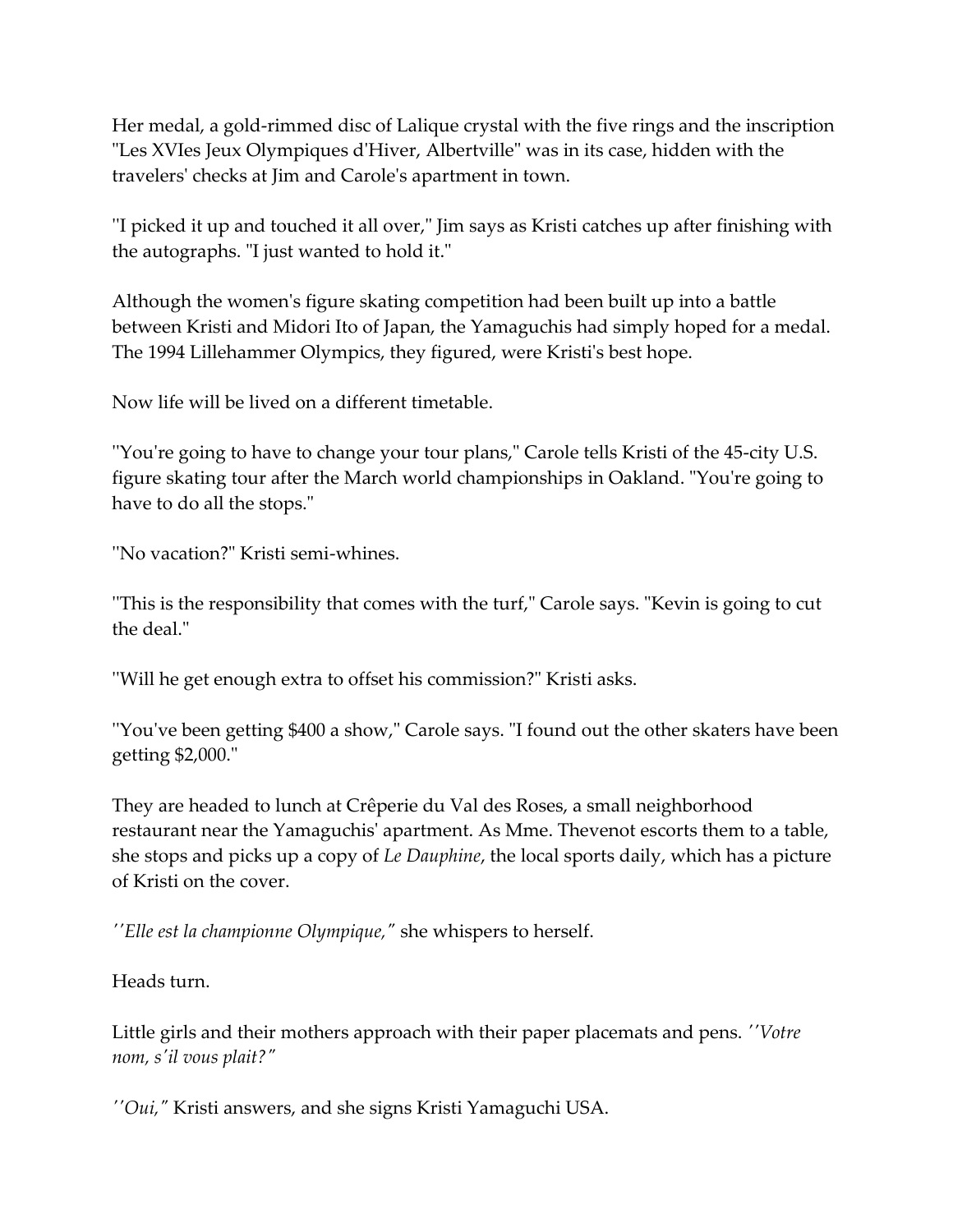Lunch is crêpes filled with cheese, ground beef, ham and sausages. Lemonade. ''I want meat," Kristi says.

Dessert is ice cream-filled crêpes and coffee.

''I talked to Marcus in Edmonton today," Kristi says, referring to her boyfriend. "He said he'd been getting calls from newspaper reporters from all over. He told me not to worry, he didn't tell them the whole story."

''There's a story to tell?" Carole asks. "What's the story?"

Kristi leaves for a nap before the afternoon exhibition of Olympic champions. Carole and Jim discuss the future.

The road to an Olympic gold medal was two years shorter than they had thought. Will Kristi want to do it again in '94?

''A mix of silver and gold I would have liked," Jim says. "Gold and silver? I wouldn't want that."

But the decision is in Kristi's hands. She likes the competition and the training. She thinks if she gets a triple Axel by Lillehammer, she'd like to go again.

She did not, as many figure skaters have done in the past, isolate herself in an apartment away from the Games. She lived with the other athletes, she marched in the opening ceremonies and she will do so again today in the closing ceremonies.

She will stay in the village until Tuesday, not fly off to New York or Los Angeles in a chartered jet to appear on a talk show, as downhill skiing champion Bill Johnson did after the 1984 Sarajevo Games to talk with Johnny Carson.

''Maury Povich called and wanted to put her on," Carole says. "Jim said 'no.' It's not the right kind of show."

''It's tabloid," Jim says.

''Even though we watch it," Carole laughs.